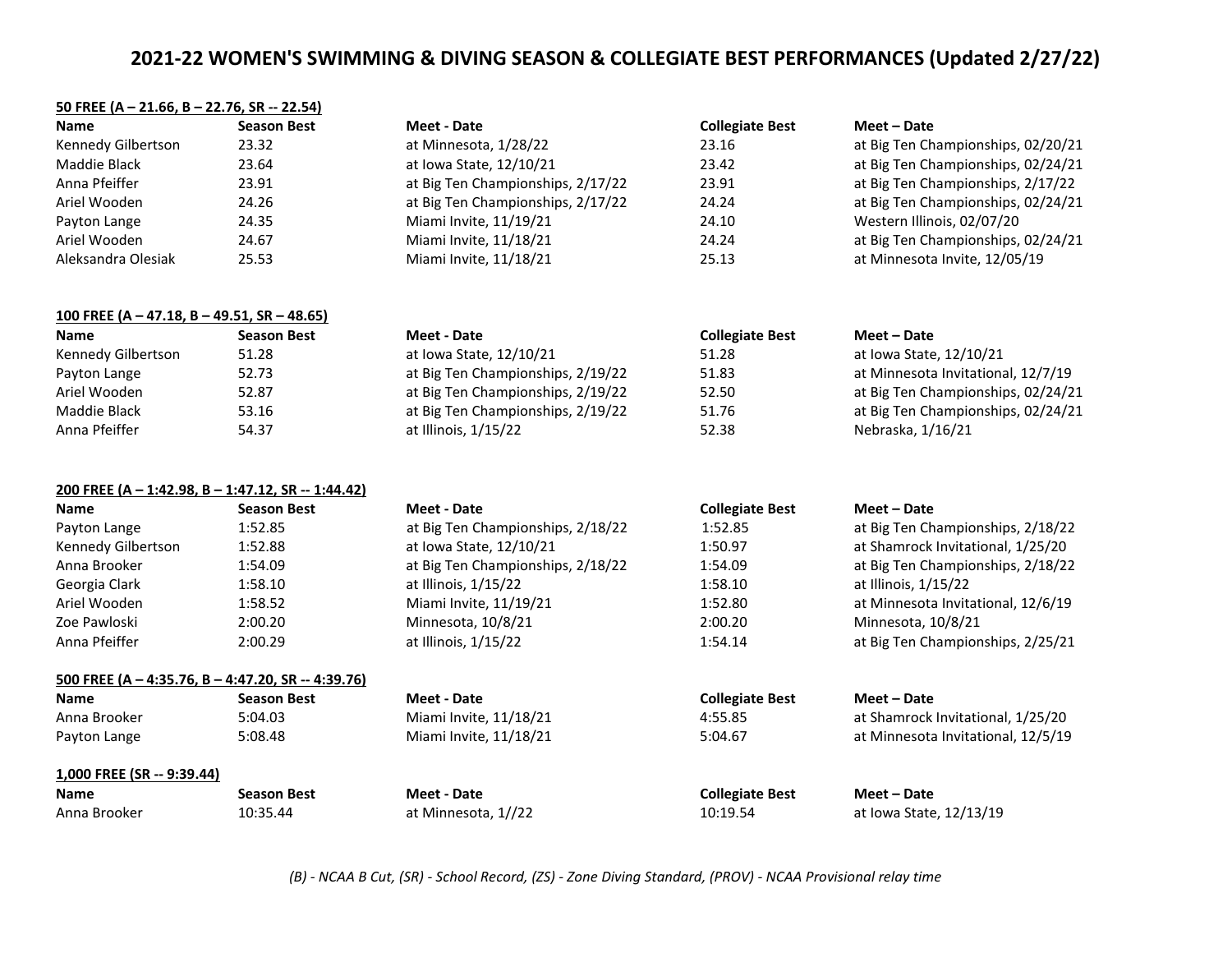| <u>100 BACK (A - 50.93, B - 53.94, SR -- 53.21)</u>     |                    |                                   |                        |                                    |
|---------------------------------------------------------|--------------------|-----------------------------------|------------------------|------------------------------------|
| <b>Name</b>                                             | <b>Season Best</b> | <b>Meet - Date</b>                | <b>Collegiate Best</b> | Meet - Date                        |
| Kennedy Gilbertson                                      | 55.30              | at Minnesota, 1/28/22             | 53.92                  | at Big Ten Championships, 2/26/21  |
| Zoe Pawloski                                            | 57.68              | at Big Ten Championships, 2/18/22 | 55.49                  | at Big Ten Championships, 02/24/21 |
| Anna Pfeiffer                                           | 57.73              | at Big Ten Championships, 2/18/22 | 57.12                  | at Big Ten Championships, 2/26/21  |
| Georgia Clark                                           | 57.92              | at Minnesota, 1/28/22             | 55.43                  | at Big Ten Championships. 2/24/21  |
| 200 BACK (A - 1:50.50, B - 1:57.11, SR -- 1:54.86)      |                    |                                   |                        |                                    |
| Name                                                    | <b>Season Best</b> | <b>Meet - Date</b>                | <b>Collegiate Best</b> | Meet – Date                        |
| Kennedy Gilbertson                                      | 2:01.45            | at Big Ten Championships, 2/19/22 | 1:57.58                | at Big Ten Championships, 2/21/20  |
| Anna Brooker                                            | 2:02.55            | at Big Ten Championships, 2/19/22 | 1:57.70                | at Big Ten Championships, 2/27/21  |
| Georgia Clark                                           | 2:03.15            | at Big Ten Championships, 2/19/22 | 1:59.92                | at Big Ten Championships, 02/24/21 |
| Anna Pfeiffer                                           | 2:04.98            | at Big Ten Championships, 2/19/22 | 2:02.53                | at Big Ten Championships, 2/27/21  |
| Zoe Pawloski                                            | 2:05.28            | at Big Ten Championships, 2/19/22 | 2:03.39                | Big Ten Championships, 2/21/20     |
| <u>100 BREAST (A - 58.46, B - 1:01.84, SR -- 58.76)</u> |                    |                                   |                        |                                    |
| <b>Name</b>                                             | <b>Season Best</b> | <b>Meet - Date</b>                | <b>Collegiate Best</b> | Meet - Date                        |
| Aleksandra Olesiak                                      | 1:03.59            | Miami Invite, 11/19/21            | 1:02.06                | at Big Ten Championships, 02/24/21 |
| 200 BREAST (A - 2:06.58, B - 2:13.97, SR -- 2:10.47)    |                    |                                   |                        |                                    |
| <b>Name</b>                                             | <b>Season Best</b> | <b>Meet - Date</b>                | <b>Collegiate Best</b> | Meet - Date                        |
| Aleksandra Olesiak                                      | 2:20.52            | at Big Ten Championships, 2/19/22 | 2:13.92                | Big Ten Championships, 2/21/20     |
| 100 FLY (A - 50.92, B - 53.76, SR -- 53.05)             |                    |                                   |                        |                                    |
| <b>Name</b>                                             | <b>Season Best</b> | <b>Meet - Date</b>                | <b>Collegiate Best</b> | Meet - Date                        |
| Kennedy Gilbertson                                      | 55.93              | at Iowa State, 12/10/21           | 55.52                  | Shamrock Invitational, 1/25/20     |
| Ariel Wooden                                            | 58.87              | at Big Ten Championships, 2/18/22 | 57.79                  | Western Illinois, 2/7/20           |
| Zoe Pawloski                                            | 1:00.52            | Miami Invite, 11/19/21            | 1:00.52                | Miami Invite, 11/19/21             |
| 200 FLY (A - 1:53.20, B - 1:59.23, SR -- 1:55.89)       |                    |                                   |                        |                                    |
| <b>Name</b>                                             | <b>Season Best</b> | Meet - Date                       | <b>Collegiate Best</b> | Meet - Date                        |
| Georgia Clark                                           | 2:16.28            | UNI, 10/1/21                      | 2:16.28                | UNI, 10/1/21                       |
| 200 IM (A - 1:53.66, B - 1:59.94, SR - 1:57.55)         |                    |                                   |                        |                                    |
| <b>Name</b>                                             | <b>Season Best</b> | <b>Meet - Date</b>                | <b>Collegiate Best</b> | Meet - Date                        |
| Alexandra Olesiak                                       | 2:06.69            | at Big Ten Championships, 2/17/22 | 2:04.49                | Big Ten Championships, 2/19/20     |
| Georgia Clark                                           | 2:08.37            | at Big Ten Championships, 2/17/22 | 2:06.32                | at Big Ten Championships           |
| Zoe Pawloski                                            | 2:11.48            | at Big Ten Championships, 2/17/22 | 2:10.13                | Nebraska, 1/16/21                  |

*(B) - NCAA B Cut, (SR) - School Record, (ZS) - Zone Diving Standard, (PROV) - NCAA Provisional relay time*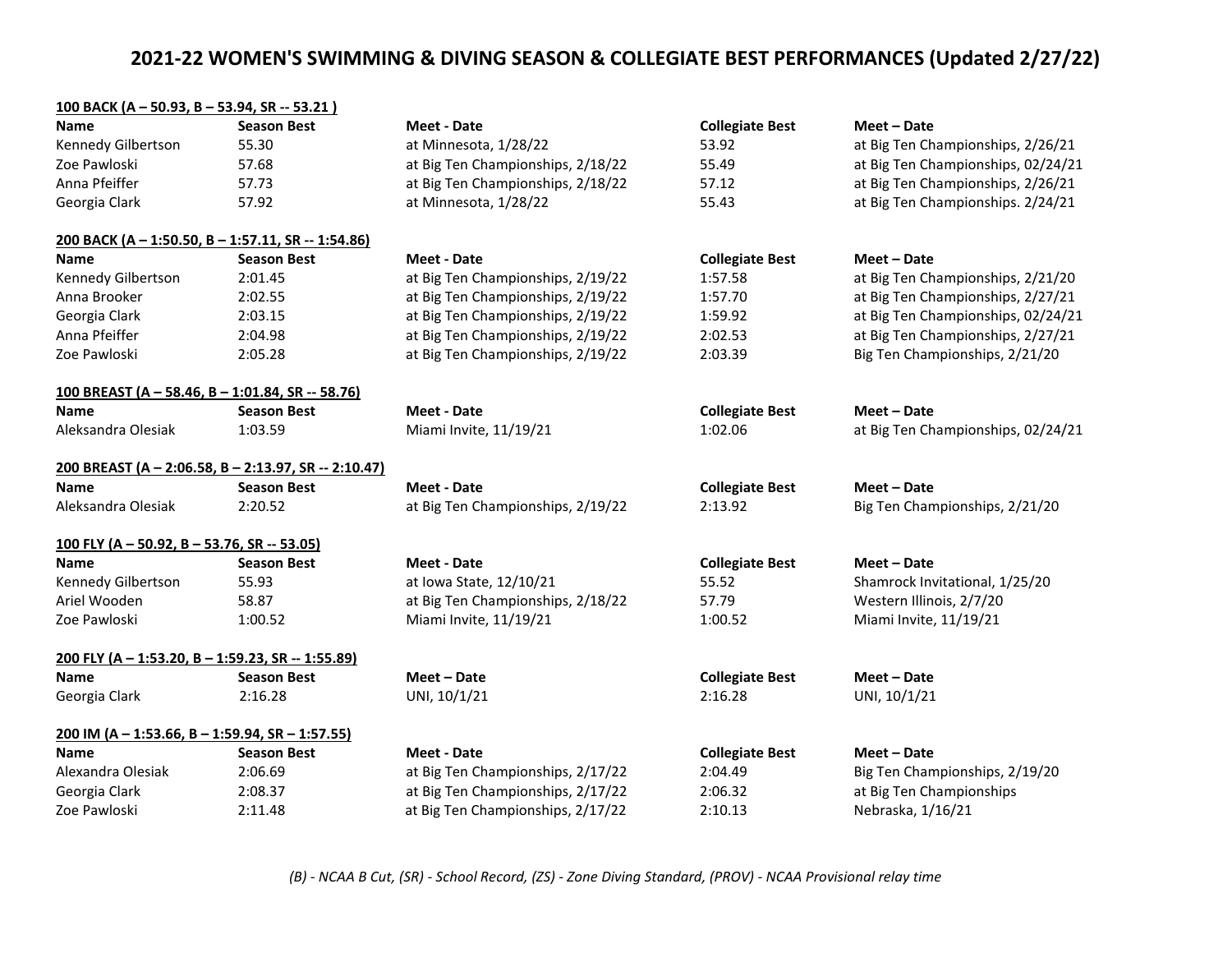| <b>Name</b>                            | <b>Season Best</b> | <b>Meet - Date</b>                | <b>Collegiate Best</b> | Meet - Date                       |
|----------------------------------------|--------------------|-----------------------------------|------------------------|-----------------------------------|
| Georgia Clark                          | 4:34.92            | Miami Invite, 11/19/21            | 4:25.60                | at Big Ten Championships, 2/25/21 |
|                                        |                    |                                   |                        |                                   |
| 1-METER DIVING (ZS -265, SR – 338.55)  |                    |                                   |                        |                                   |
| <b>Name</b>                            | <b>Season Best</b> | <b>Meet - Date</b>                | <b>Collegiate Best</b> | Meet - Date                       |
| Sarah Ballard                          | 306.30 (ZS)        | at Illinois, 1/15/22              | 306.30                 | at Illinois, 1/15/22              |
| Sam Tamborski                          | 287.32 (ZS)        | at Nebraska, 10/23/21             | 297.95                 | WIU/UNI, 2/1/19                   |
| Makayla Hughbanks                      | 277.20 (ZS)        | at Iowa State, 12/10/21           | 277.20                 | at Iowa State, 12/10/21           |
| <b>Claire Hartley</b>                  | 251.03             | at Illinois, 1/15/22              | 251.03                 | at Illinois, 1/15/22              |
| 3-METER DIVING (ZS - 280, SR - 407.40) |                    |                                   |                        |                                   |
| <b>Name</b>                            | <b>Season Best</b> | <b>Meet - Date</b>                | <b>Collegiate Best</b> | Meet - Date                       |
| Sam Tamborski                          | 338.10 (ZS)        | at Iowa State, 12/10/21           | 355.05                 | WIU/UNI, 2/1/19                   |
| Sarah Ballard                          | 314.55 (ZS)        | at Iowa State, 12/10/21           | 314.55                 | at Iowa State, 12/10/21           |
| <b>Claire Hartley</b>                  | 267.75             | at Nebraska, 10/23/21             | 267.75                 | at Nebraska, 10/23/21             |
| Makayla Hughbanks                      | 266.18             | at Illinois, 1/15/22              | 266.18                 | at Illinois, 1/15/22              |
| PLATFORM (ZS - 225, SR - 312.20)       |                    |                                   |                        |                                   |
| <b>Name</b>                            | <b>Season Best</b> | <b>Meet - Date</b>                | <b>Collegiate Best</b> | Meet - Date                       |
| <b>Claire Hartley</b>                  | 205.70             | at Big Ten Championships, 2/19/22 | 205.70                 | at Big Ten Championships, 2/19/22 |
| Sarah Ballard                          | 204.75             | at Big Ten Championships, 2/19/22 | 204.75                 | at Big Ten Championships, 2/19/22 |
| Sam Tamborski                          | 203.70             | Georgia Tech Invite, 11/20/21     | 215.80                 | Western Illinois/UNI, 2/1/19      |
| Makayla Hughbanks                      | 161.95             | Georgia Tech Invite, 11/20/21     | 161.95                 | Georgia Tech Invite, 11/20/21     |

| <b>Names</b>                        | <b>Season Best</b> | Meet – Date                       |
|-------------------------------------|--------------------|-----------------------------------|
| Gilbertson, Black, Pfeiffer, Wooden | 1:33.82            | at Big Ten Championships, 2/18/22 |
| Gilbertson, Black, Pfeiffer, Lange  | 1:35.35            | at Minnesota, 1/29/22             |
| Gilbertson, Black, Wooden, Olesiak  | 1:37.45            | Miami Invite, 11/18/21            |
| Pawloski, Wooden, Olesiak, Brooker  | 1:39.23            | at Minnesota, 1/29/22             |

## **400 FREE RELAY (AUTO – 3:14.50, PROV – 3:16.35, SR -- 3:18.83)**

| <b>Names</b>                         | <b>Season Best</b> | Meet – Date                       |
|--------------------------------------|--------------------|-----------------------------------|
| Gilbertson, Lange, Brooker, Olesiak  | 3:27.86            | at Big Ten Championships, 2/19/22 |
| Gilbertson, Black, Lange, Olesiak    | 3:31.75            | at Minnesota, 1/29/22             |
| Black, Lange, Pawloski, Wooden       | 3:35.66            | at Iowa State, 12/10/21           |
| Gilbertson, Black, Brooker, Clark    | 3:36.72            | UNI, 10/1/21                      |
| Gilbertson, Olesiak, Pawloski, Lange | 3:38.13            | at Nebraska, 10/23/21             |

*(B) - NCAA B Cut, (SR) - School Record, (ZS) - Zone Diving Standard, (PROV) - NCAA Provisional relay time*